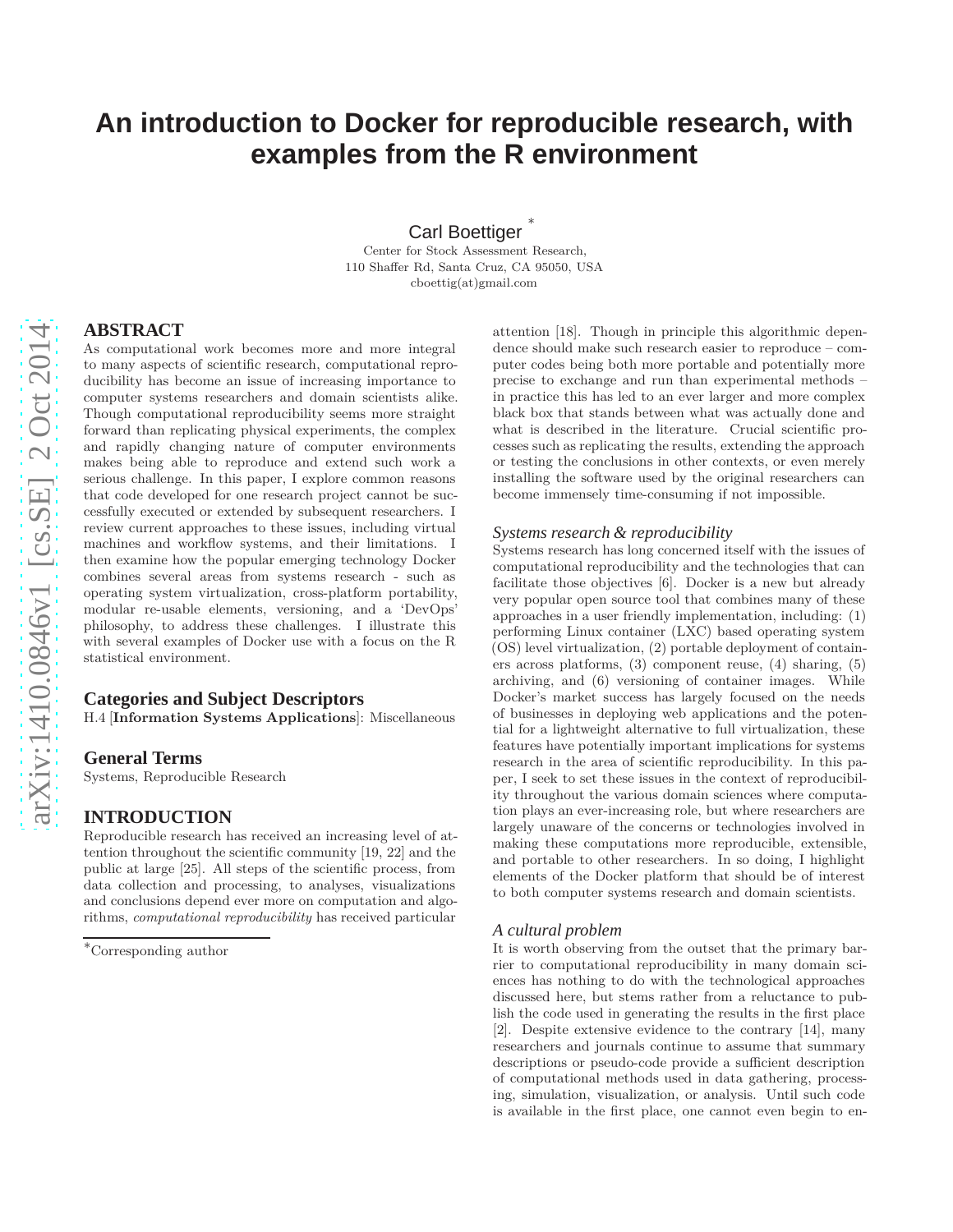counter the problems that the approaches discussed here set out to solve. As a result, few domain researchers may be fully aware of the challenges involved in effectively re-using published code.

A lack of requirements or incentives no doubt plays a crucial role in discouraging sharing [2, 24]. Nevertheless, it is easy to underestimate the significant barriers raised by a lack of familiar, intuitive, and widely adopted tools for addressing the challenges of computational reproducibility. Surveys and case studies find that a lack of time, more than innate opposition to sharing, discourages researchers from providing code [7, 23].

# **Four technical challenges**

By restricting ourselves to studies of where code has been made available, I will sidestep for the moment the cultural challenges to reproducibility so that I may focus on the technical ones; in particular, those challenges for which improved tools and techniques rather than merely norms of behavior can contribute substantially to improved reproducibility.

Studies focusing on code that has been made available with scientific publications regularly find the same common issues that pose substantial barriers to reproducing the original results or building on that code [4, 8, 10, 16, 27], which I attempt to summarize as follows.

# *1.* **"Dependency Hell"**

A recent study by researchers at the University of Arizona found that less than 50% of software could even be successfully built or installed [4] and similar results are seen in an ongoing effort by other researchers to replicate that study [27]. Installing or building software necessary to run the code in question assumes the ability to recreate the computational environment of the original researchers.

Differences in numerical evaluation, such as arise in floating point arithmetic or even ambiguities in standardized programming languages ("order-of-evaluation" problems) can be responsible for differing results between or even within the same computational platform [14]. Such issues make it difficult to restrict the true dependencies of the code to higher level environments such as that of a given scripting language, independent of the underlying OS or even hardware itself.

#### *2.* **Imprecise documentation**

Documentation on how to install and run code associated with published research is another frequent barrier to replication. A study by Lapp [16] found this impairs a researcher's ability to install and build the software necessary, as even small holes in the documentation were found to be major barriers, particularly for "novices" [8] – where novices may be experts in nearby languages but unfamiliar with the package managers and other tools of the language involved. This same problem is discussed in [3]. Imprecise documentation goes well beyond issues of the software environment itself: incomplete documentation of parameters involved meant as few as  $30\%$  of analyses  $(n = 34)$  using the popular software STRUCTURE could be reproduced in the study of [10].

#### *3.* **Code rot**

Software dependencies are not static elements, but receive regular updates that may fix bugs, add new features or deprecate old features (or even entire dependencies themselves). Any of these changes can potentially change the results generated by the code. As some of these changes may indeed resolve valid bugs or earlier problems with underlying code, it will often be insufficient to demonstrate that results can be reproduced when using the original versions, a problem sometimes known as "code rot." Researchers will want to know if the results are robust to the changes. The case studies in [16] provide examples of these problems.

# *4.* **Barriers to adoption and reuse in existing solutions**

Technological solutions such as workflow software, virtual machines, continuous integration services, and best practices from software development would address many of the issues frequently frustrating reproducibility. However, researchers face significant barriers to entry in learning these tools and approaches which are not part of their typical curriculum, or lack incentives commensurate with the effort required [7, 15].

Though a wide variety of approaches exists to work around these challenges, few operate on a low enough level to provide a general solution. Clark *et al.* [3] provide an excellent description of this situation:

In scientific computing the environment was commonly managed via Makefiles & Unix-y hacks, or alternatively with monolithic software like Matlab. More recently, centralized package management has provided curated tools that work well together. But as more and more essential functionality is built out across a variety of systems and languages, the value – and also the difficulty – of coordinating multiple tools continues to increase. Whether we are producing research results or web services, it is becoming increasingly essential to set up new languages, libraries, databases, and more.

There are two dominant approaches to this issue of coordinating multiple tools: Workflows and Virtual Machines (VMs).

# **CURRENT APPROACHES**

Two dominant paradigms have emerged to address these issues so far: workflow software [1, 13] and virtual machines [5, 12]. Workflow software provides very elegant technical solutions to the challenges of communication between diverse software tools, capturing provenance in graphically driven interfaces, and handling issues from versioning dependencies to data access. Workflow solutions are often built by well-funded collaborations between domain scientists and computer scientists, and can be very successful in the communities within which they receive substantial adoption. Nonetheless, most workflow systems struggle with relatively low total adoption overall [5, 9].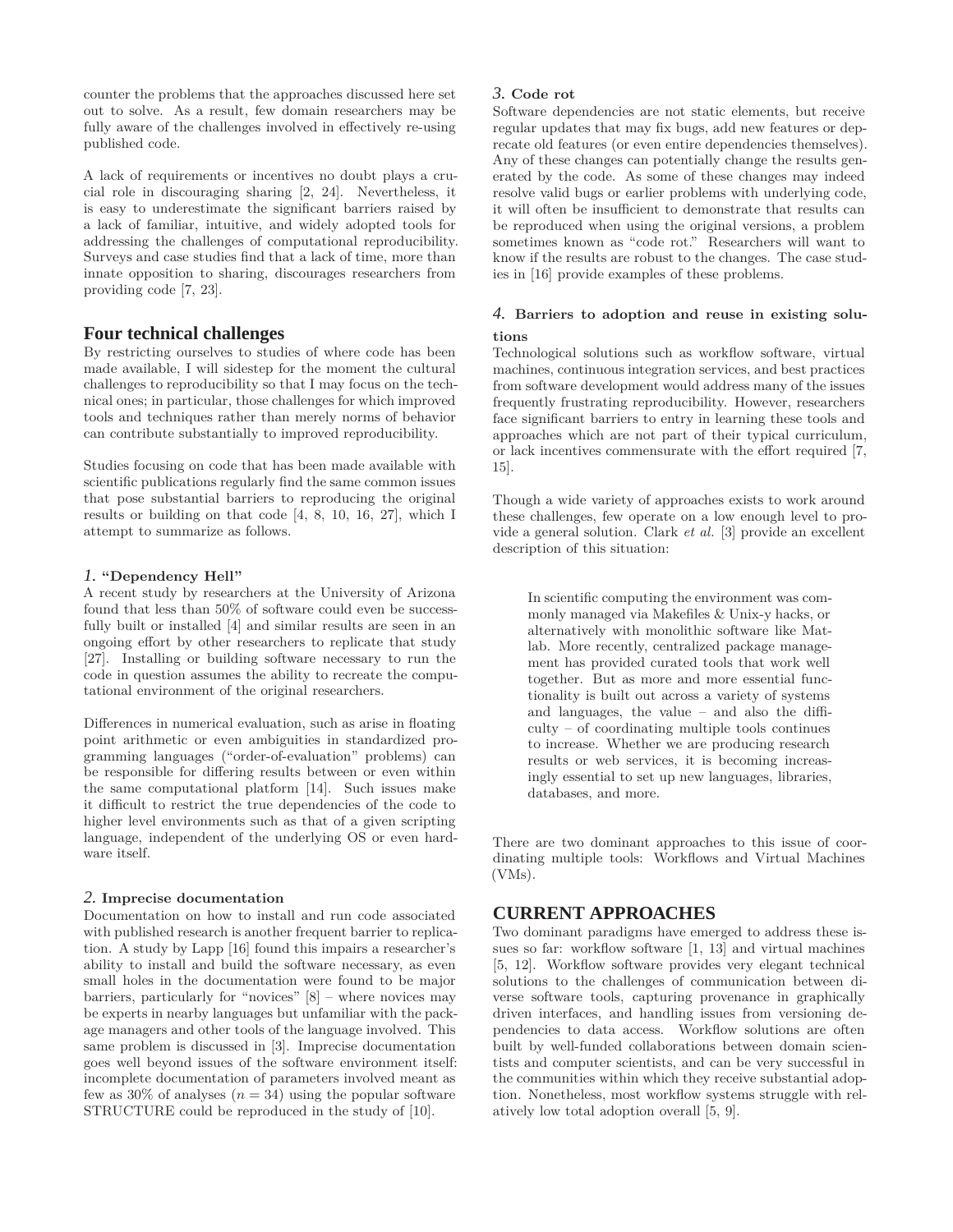Dudley & Butte [5] give several reasons that such comprehensive workflow systems have not been more successful:

> (i) efforts are not rewarded by the current academic research and funding environment; (ii) commercial software vendors tend to protect their markets through proprietary formats and interfaces; (iii) investigators naturally tend to want to 'own' and control their research tools; (iv) even the most generalized software will not be able to meet the needs of every researcher in a field; and finally (v) the need to derive and publish results as quickly as possible precludes the often slower standards-based development path.

In short, workflow software expects a new approach to computational research. In contrast, virtual machines (VMs) offer a more direct approach. Since the computer Operating System (OS) already provides the software layer responsible for coordinating all the different elements running on the computer, the VM approach captures the OS and everything running on it whole-cloth. To make this practical, Dudley & Butte [5] and Howe [12] both propose using virtual machine images that will run on the cloud, such as Amazon's EC2 system, which is already based upon this kind of virtualization.

Critics of the use of VMs to support reproducibility highlight that the approach is too much of a black box and thus ill suited for reproducibility [28]. While the approach sidesteps the need to either install or even document the dependencies, this also makes it more difficult for other researchers to understand, evaluate, or alter those dependencies. Moreover, other research cannot easily build on the virtual machine in a consistent and scalable way. If each study provided it's own virtual machine, any pipeline combining the tools of multiple studies would quickly become impractical or impossible to implement.

# **A "DevOps" approach**

The problems highlighted here are not unique to *academic* software, but impact software development in general. While the academic research literature has frequently focused on the development of workflow software dedicated to particular domains, or otherwise to the use of virtual machines, the software development community has recently emphasized a philosophy (rather than a particular tool), known as *Development* and Systems *Operation*, or more frequently just "DevOps." The approach is characterized by scripting, rather than documenting, a description of the necessary dependencies for software to run, usually from the Operating System (OS) on up. Clark *et al.* [3] describe the DevOps approach along with both its relevance to reproducible research and examples of its use in the academic research context. They identify the difficulties I have discussed so far in terms of effective documentation:

Documentation for complex software environments is stuck between two opposing demands. To make things easier on novice users, documentation must explain details relevant to factors like different operating systems. Alternatively, to save time writing and updating documentation, developers like to abstract over such details.

The authors contrast this to the DevOps approach, where dependency documentation is *scripted*:

A DevOps approach to "documenting" an application might consist of providing brief descriptions of various install paths, along with scripts or "recipes" that automate setup.

This elegantly addresses both the demand for simplicity of use (one executes a script instead of manually managing the environmental setup) and comprehensiveness of implementation. Clark *et al.* [3] are careful to note that this is not so much a technological shift as a philosophical one:

The primary shift that's required is not one of new tooling, as most developers already have the basic tooling they need. Rather, the needed shift is one of philosophy.

Nevertheless, a growing suite of tools designed explicitly for this purpose have rapidly replaced the use of general purpose tools (such as Makefiles, bash scripts) to become synonymous with the DevOps philosophy. Clark *et al.* [3] reviews many of these DevOps tools, their different roles, and their application in reproducible research.

I focus the remainder of this paper on one of the most recent and rapidly growing among these, called Docker, and the role it can play in reproducible research. Docker offers several promising features for reproducibility that go beyond the tools highlighted in [3]. Nevertheless, my goal in focusing on this technology is not to promote a particular solution, but to anchor the discussion of technical solutions to reproducibility challenges in concrete examples.

# **DOCKER**

Docker is an open source project that builds on many longfamiliar technologies from operating systems research: LXC containers, virtualization of the OS, and a hash-based or git-like versioning and differencing system, among others.

I introduce the most relevant concepts from Docker through the context of the four challenges for reproducible research I have discussed above.

# *1. Docker images: resolving 'Dependency Hell'*

A Docker based approach works similarly to a virtual machine image in addressing the dependency problem by providing other researchers with a binary image in which all the software has already been installed, configured and tested. (A machine image can also include all data files necessary for the research, which may simplify the distribution of data.)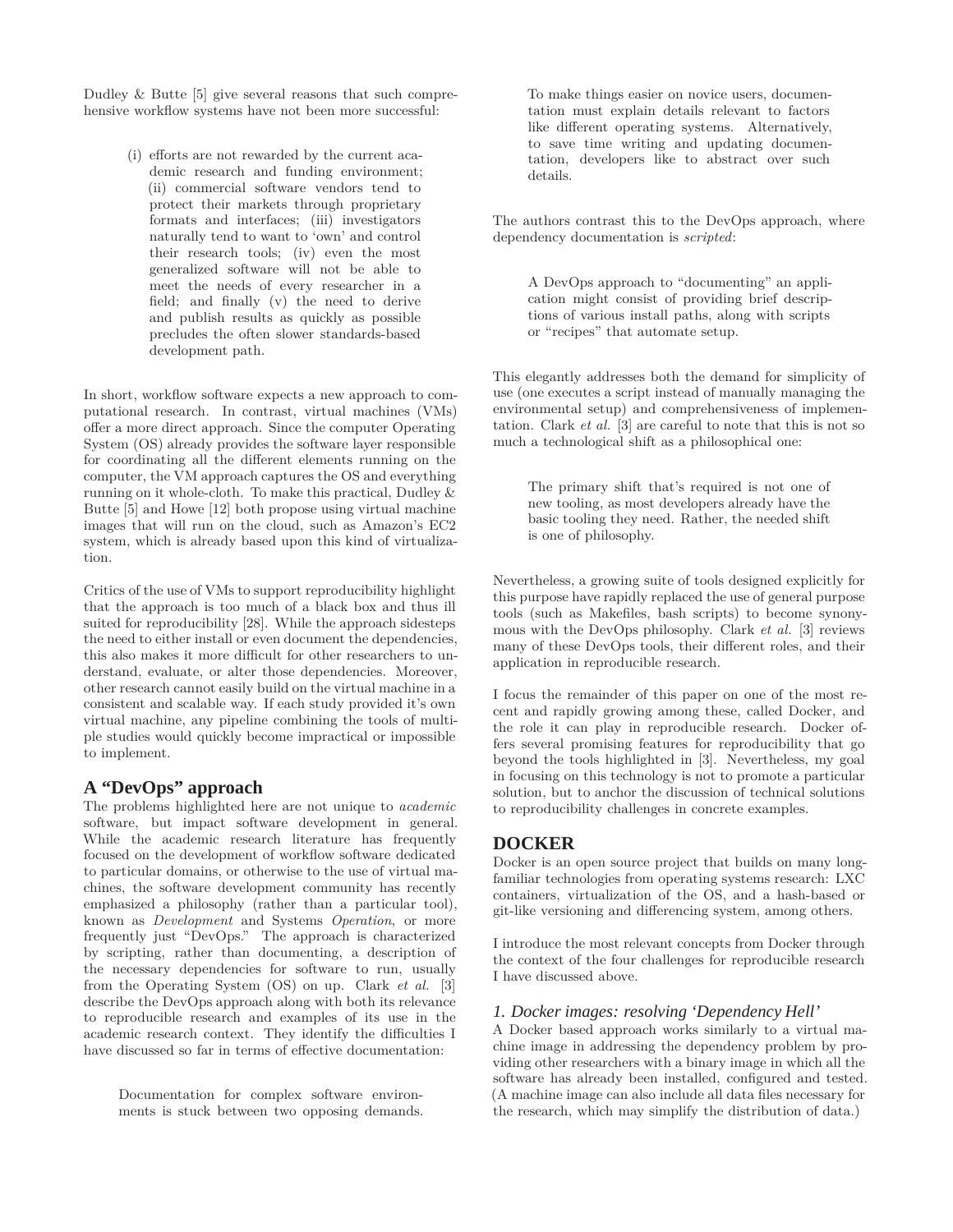A key difference between Docker images and other virtual machines is that the Docker images share the Linux kernel with the host machine. For the end user the primary consequence of this is that any Docker image must be based on a Linux system with Linux-compatible software, which includes (R, Python, Matlab, and most other scientific pro $gramming needs$ .

Sharing the Linux kernel makes Docker much more lightweight and higher performing than complete virtual machines – a typical desktop computer could run no more than a few virtual machines at once but would have no trouble running 100's of Docker containers (a container is simply the term for running instance of an image). This feature has made Docker particularly attractive to industry and is largely responsible for the immense popularity of Docker. For our purposes this is a nice bonus, but the chief value to reproducible research lies in other aspects.

#### *2. Dockerfiles: Resolving imprecise documentation*

Though Docker images can be created interactively, this leaves little transparent record<sup>[2](#page-3-1)</sup> of what software has been installed and how. Dockerfiles provide a simple script (similar to a Makefile) that defines exactly how to build up the image, consistent with the DevOps approach I mentioned previously.

With a syntax that is simpler than other provisioning tools (*e.g.* Chef, Puppet, Ansible) or Continuous Integration (CI) platforms (*e.g.* Travis CI, Shippable CI); users need little more than a basic familiarity with shell scripts and a Linux distribution software environment (*e.g.* Debian-based apt-get) to get started writing Dockerfiles.

This approach has many advantages:

- While machine images can be very large (many gigabytes), a Dockerfile is just a small plain text file that can be easily stored and shared.
- Small plain text files are ideally suited for use with a version management system such as subversion or git, which can track any changes made to the Dockerfile
- the Dockerfile provides a human readable summary of the necessary software dependencies, environmental variables and so forth needed to execute the code. There is little possibility of the kind of holes or imprecision in such a script that so frequently cause difficulty in manually implemented documentation of dependencies. This approach also avoids the burden of having to tediously document dependencies at the end of a project, since they are instead documented as they are installed by writing the Dockerfile.
- Unlike a Makefile or other script, the Dockerfile includes all software dependencies down to the level of the OS, and is built by the Docker build tool, making it very unlikely that the resulting build will differ when being built on different machines. This is not to say that all builds of a Dockerfile are bitwise identical. In particular, builds executed later will install more recent versions of the same software, if available, unless the package managers used are explicitly configured otherwise. I address this issue in the next section.
- It is possible to add checks and tests following the commands for installing the software environment, which will verify that the setup has been successful. This can be important in addressing the issue of code-rot which I discuss next.
- It is straightforward for other users to extend or customize the resulting image by editing the script directly.

#### *3. Tackling code-rot with image versions*

As I have discussed above, changes to the dependencies, whether they are the result of security fixes, new features, or deprecation of old software, can break otherwise functioning code. These challenges can be significantly reduced because Docker defines the software environment to a particular operating system and suite of libraries, such as the Ubuntu or Debian distribution. Such distributions use a staged release model with stable, testing and unstable phases subjected to extensive testing to catch such potential problems [20], while also providing regular security updates to software within each stage. Nonetheless, this cannot completely avoid the challenge of code-rot, particularly when it is necessary to install software that is not (yet) available for a given distribution.

To address this concern, one must archive a binary copy of the image used at the time the research was first performed. Docker provides a simple utility to save an image as a portable tarball file that can be read in by any other Docker installation, providing a robust way to run the exact versions of all software involved. By testing both the tarball archive and the image generated by the latest Dockerfile, Docker provides a simple way to confirm whether or not code rot has effected the function of a particular piece of code.

To simplify this process, Docker also supports *Automated Builds* through the Docker Hub [\(hub.docker.com\)](http://hub.docker.com). This acts as a kind of Continuous Integration (CI) service that verifies the image builds correctly whenever the Dockerfile is updated, particularly if the Dockerfile includes checks for the environment. The Hub also provides a convenient distribution service, freely storing the pre-built images, along with their metadata, for download and reuse by others. The Docker Hub is a free service and an open source software product so that users can run their own private versions of the Hub on their own servers, for instance, if security of the data or the longevity of the public platform is a concern.

#### *4. Barriers to adoption and re-use*

A technical solution, no matter how elegant, will be of little practical use for reproducible research unless it is both

<span id="page-3-0"></span><sup>&</sup>lt;sup>1</sup>Note that re-distribution of an image in which proprietary software has been installed will be subject to any relevant licensing agreement.

<span id="page-3-1"></span><sup>&</sup>lt;sup>2</sup>The situation is in fact slightly better than the virtual machine approach because these changes are versioned. Docker provides tools to inspect differences (diffs) between the images, and I can also roll back changes to earlier versions.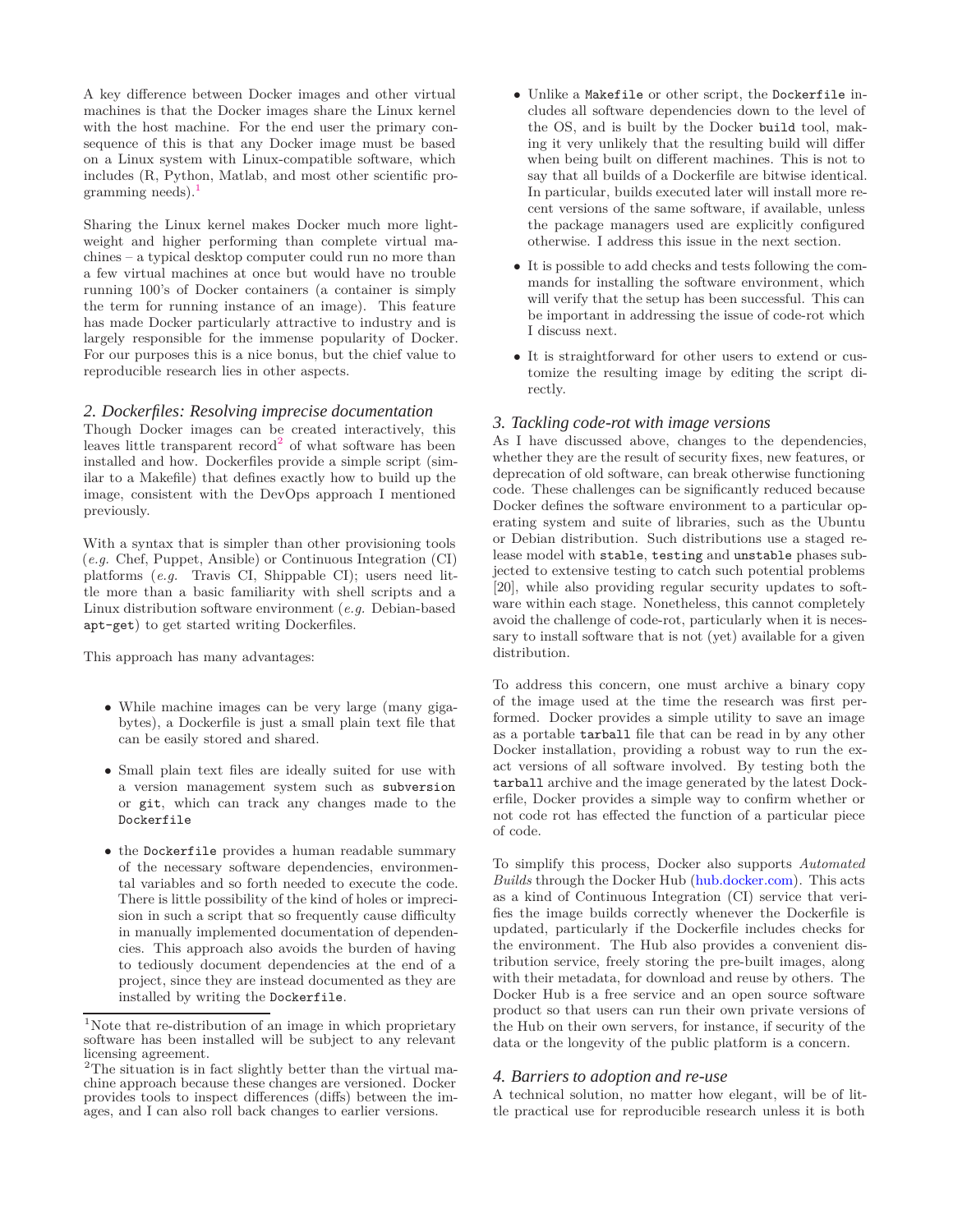easy to use and adapt to the existing workflow patterns of practicing domain researchers.

Though most of the concerns I have discussed so far can be addressed through well-designed workflow software or the use of a DevOps approach to provisioning virtual machines by scripts, neither approach has seen widespread adoption by domain researchers, who work primarily in a local rather than cloud-based environment using development tools native to their personal operating system. To gain more widespread adoption, reproducible research technologies must make it easier, not harder, for a researcher to perform the tasks they are already doing (before considering any additional added benefits).

These issues are reflected both during the original research or development phase and in any subsequent reuse. Another researcher may be less likely to build on existing work if it can only be done by using a particular workflow system or monolithic software platform with which they are unfamiliar. Likewise, a user is more likely to make their own computational environment available for reuse if it does not involve a significant added effort in packaging and documenting [23].

Though Docker is not immune to these challenges, it offers a interesting example of a way forward in addressing these fundamental concerns. Here I highlight five of these features in turn:

- Local environment
- Modular reuse
- Portable environments
- Public repository for sharing
- Versioning

# **Using Docker as a local development environment**

Perhaps the most important feature of a reproducible research tool is that it be easy to learn and fit relatively seamlessly into existing workflow patterns of domain researchers. This, more than any other concern, can explain the relatively low uptake of previously proposed solutions. Being a new and unfamiliar tool to most domain scientists, Docker is far from immune to the same critique. Nevertheless, Docker takes us several key steps towards an approach that can be easily adopted in a research context.

While proponents of virtual machines for reproducible research propose that these machines would be available exclusively as cloud computing environments [5], many researchers work *locally*, that is, primarily with software that is installed on their laptop or desktop computer, and turning to cloud-based or other remote platforms only for certain collaborative tasks or when the work is mature enough to need increased computational power. Working locally allows a researcher to rely more on the graphic interface tools for tasks such as managing files, text editing, debugging, IDEs, or interacting with version control systems. Scientific computing on remote machines, by contrast, still relies largely on potentially less familiar text based command line functions for these tasks (though web based interfaces like RStudio Server are rapidly filling this gap).

Docker can be easily installed on most major platforms (see [https://docs.Docker.com/installation;](https://docs.Docker.com/installation) On systems not already based on the Linux Kernel, such as Mac or Windows, this is accomplished through the use of a small VirtualBox-based VM running on the host OS called boot2docker) and run locally. Docker allows a user to link any directory (such as the working directory for a particular script or project) to the running Docker container. This allows a user to rely on the familiar tools of the host OS for roles such as text editing, file browsing, or version control, while still allowing code execution to occur inside the controlled development environment of the container.

For example, one launches an interactive R console in a container that is linked to our current working directory like so:

**docker** run -v \$(**pwd**):/ -it cboettig/rstudio /usr/bin/R

The resulting system behaves almost identically<sup>[3](#page-4-0)</sup> to running R on the command line of the host OS. (Clearly a similar command could be used just as well with interactive shells from other languages such as ipython or irb).

#### *Using RStudio Server*

An alternative approach for working locally with familiar tools is to leverage web-based clients such as RStudio. In the R environment, the open source RStudio IDE provides another key component in making this system accessible to most domain scientists. Because the RStudio IDE is written completely with standard web languages (Javascript, CSS, and HTML), its web-based RStudio Server looks and feels identical to its popular desktop IDE. RStudio Server provides a way to interact with R on a remote environment without the latency, X tunnelling, and so forth typically involved in running R on a remote server.

RStudio server provides users a way to interact with R, the file system, git, text editors, and graphics running on a Docker container. Users already familiar with the popular IDE can thus benefit from the reproducibility and portability features provided by running R in a container environment without having to adapt to a new workflow.

To accompany this paper, I provide a Docker image for running RStudio server, which can be launched as follows. From the terminal (or boot2docker terminal on Mac or Windows client), run:

**sudo** docker run -d -p 8787:8787 cboettig/ropensci

That will take a while to download the image the first time you run it. A boot2docker user will then need to deter-

<span id="page-4-0"></span><sup>3</sup>External windows, such graphics windows cannot be opened directly from the container in this setup. Graphics would have to be saved to disk as raster or vector files and viewed on the host OS, until a better solution can be found. RStudio Server [\(rstudio.com/products/rstudio/#Server\)](http://rstudio.com/products/rstudio/#Server) is one way around this.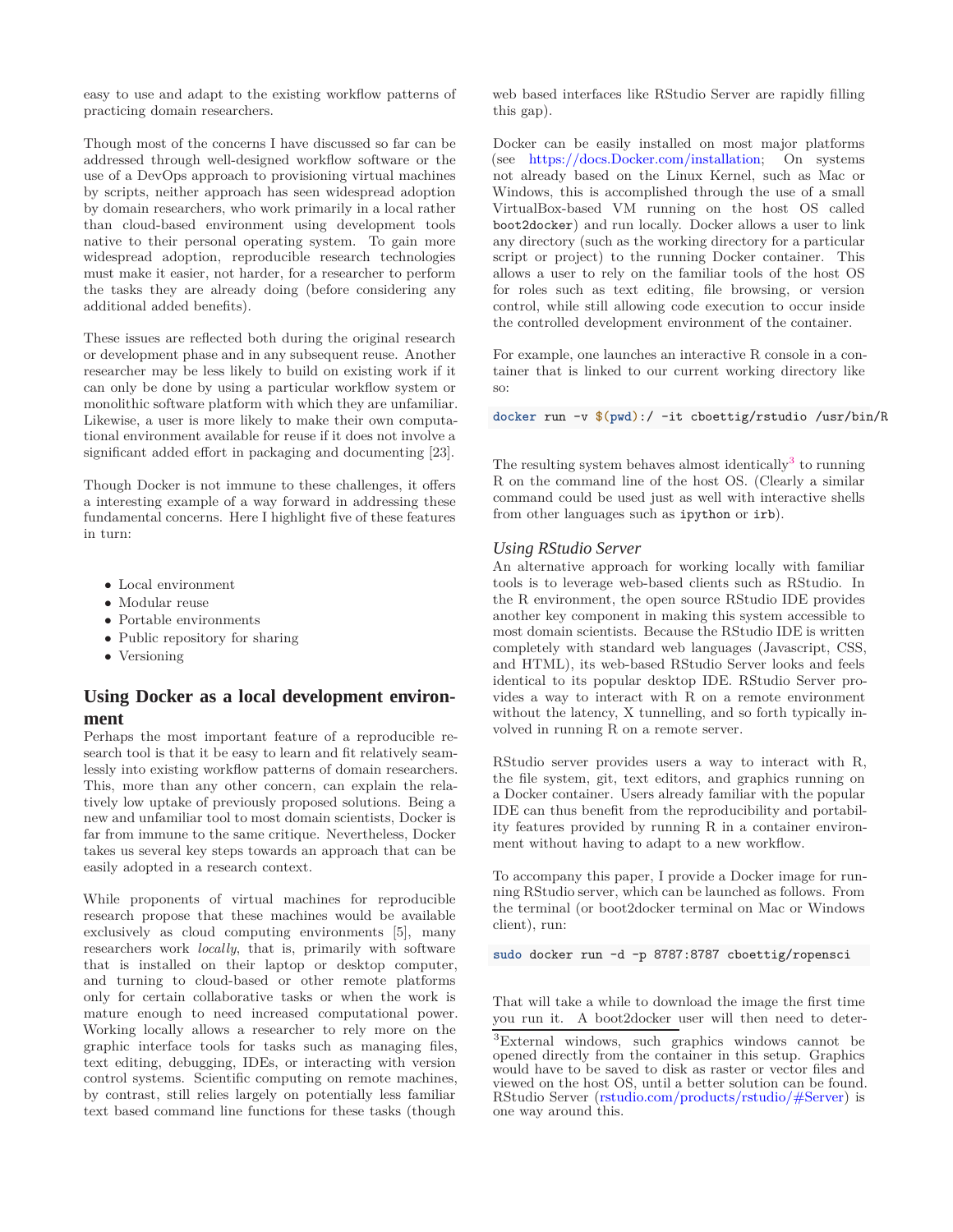mine the ip address assigned to boot2docker as shown below, while a Linux user can just specify http://localhost.

**boot2docker** ip

Add the port :8787 to the end of this address and paste it into your browser address bar, which should open to the RStudio welcome screen. A user can now login with user/password rstudio/rstudio, run R scripts, install packages, use git, and so forth. User login and other configurations can be customized using environmental variables; see details at <https://github.com/ropensci/Docker>

# **Portable computation & sharing**

A particular advantage of this approach is that the resulting computational environment is immediately *portable*. LXC containers by themselves are unlikely to run in the same way, if at all, across different machines, due to differences in networking, storage, logging and so forth. Docker handles the packaging and execution of a container so that it works identically across different machines, while exposing the necessary interfaces for networking ports, volumes, and so forth. This is useful not only for the purposes of reproducible research, where other users may seek to reconstruct the computational environment necessary to run the code, but is also of immediate value to the researcher themselves. For instance, a researcher might want to execute their code on a cloud server which has more memory or processing power then their local machine, or would want a co-author to help debug a particular problem. In either case, the researcher can export a snapshot of their running container:

**docker** export container-name **>** container.tar

and then run this identical environment on the cloud or collaborators' machine.

Sharing these images is further facilitated by the Docker Hub technology. While Docker images tend to be much smaller than equivalent virtual machines, moving around even 100's of gigabytes can be a challenge. In their work on virtual machines, Dudley *et al.* [5] recommend only running these tools on cloud servers such as the Amazon EC2 system. As most researchers still develop software locally and may not have ready access to these resources, such a requirement adds an additional barrier to reuse. Docker provides a convenient way to share any image publicly or privately through the Hub after creating a free account. Docker Hub is both a publicly available service and also available as a separate open source platform that can be deployed on private servers.

One can share a public copy of the image just created by using the Docker push command, followed by the name of the image using the command:

**docker** push username/r-recommended

If a Dockerfile is made available on a public code repository such as [Github](https://github.com) or [Bitbucket,](https://bitbucket.org) the Hub can automatically build the image whenever a change is made to the Dockerfile, making the push command unnecessary. A user can update their local image using the Docker pull  $\langle$ imagename>, which downloads any changes that have since been made to the copy of the image on the Hub.

#### **Re-usable modules**

The approach of Linux Containers represented by Docker offers a technical solution to what is frequently seen as the primary weakness of the standard virtual machine approach to reproducibility - reusing and remixing elements. To some extent this is already addressed by the DevOps approach of Dockerfiles, providing a scripted description of the environment that can be tweaked and altered, but also includes something much more fundamental to Docker.

The challenge to reusing virtual machines can be summarized as "you can't install an image for every pipeline you want..." [28]. In contrast, this is exactly how Docker containers are designed to work. There are at least two ways in which Docker supports this kind of extensibility.

First, Docker facilitates modular reuse by build one container on top of another. Rather than copy a Dockerfile and then start adding more lines to the bottom, one can declare a new Dockerfile is built on an old one using the FROM directive. Here is an example Dockerfile that adds the R statistical computing environment to a basic Ubuntu Linux distribution.

FROM ubuntu:latest RUN apt-get update RUN apt-get -y install r-recommended

This acts like a software dependency; but unlike other software, a Dockerfile must have exactly one dependency (one FROM line). Note that a particular version of the dependency can be specified using the : notation. One can in fact be much more precise, declaring not only version numbers like ubuntu:14:04, but specific cryptographic hashes that ensure we get the exact same image every time.

One can now build this Dockerfile and give it name, by running in the working directory:

**Docker** build -t username/r-recommended .

The key point here is that other researchers can easily build off this image just created, extending our work directly, rather than having to go back to the original image.

If this image is shared (either directly or through a Docker Hub), another user can now build directly on our image, rather than on the ubuntu:latest image used as a base in the first Dockerfile. To do so, one simply specifies a different image in the FROM directive of the Dockerfile, followed by the lines required to add any additional software required.

FROM username/r-recommended RUN apt-get update RUN apt-get -y install r-cran-matrix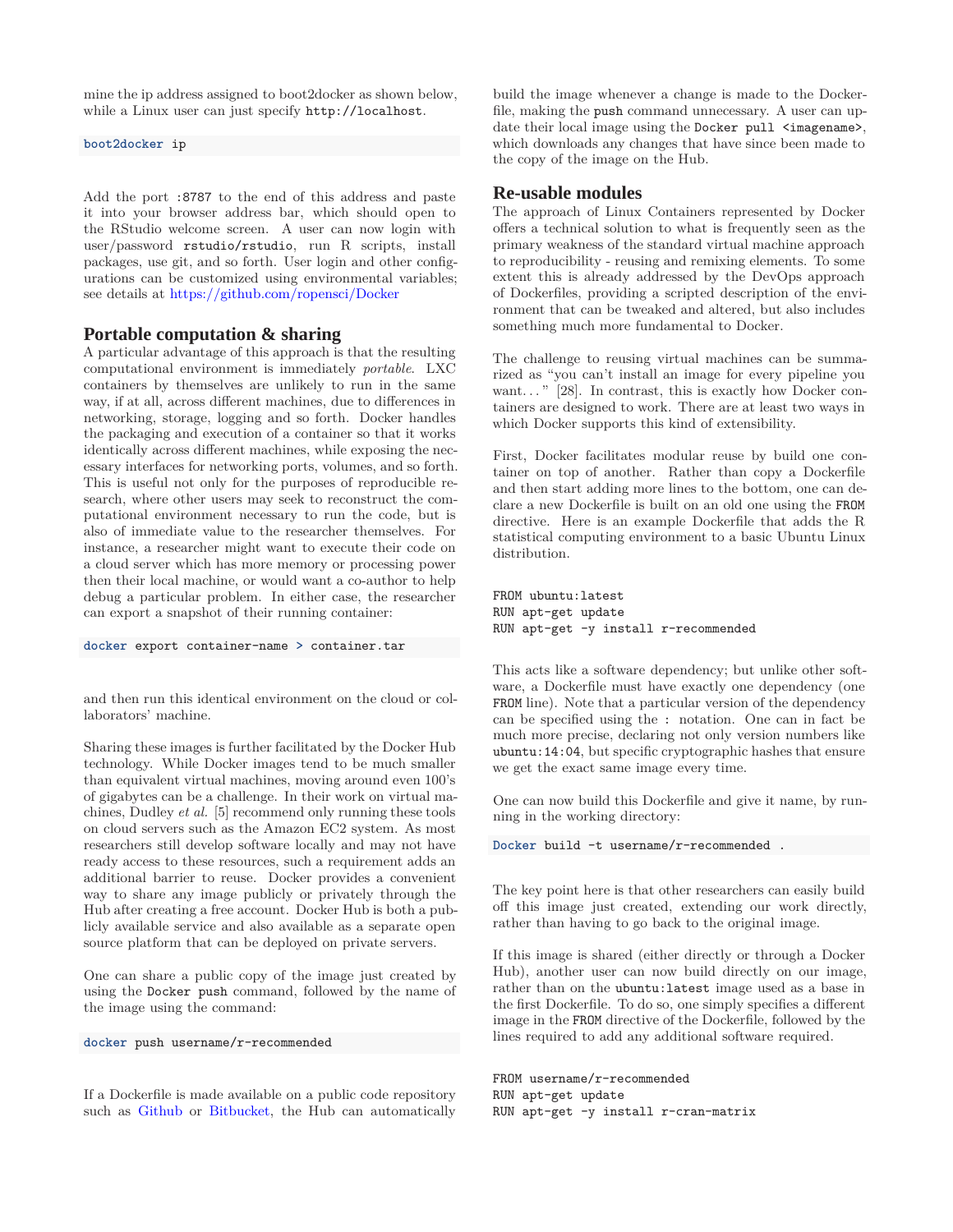Though this shows only very minimal examples that add a single piece of software in each step, clearly this approach can be particularly powerful in building up more complex environments.

Each one acts as a building block providing just what is necessary to run one particular service or element, and exposing just what is necessary to link it together with other blocks. For instance, one could have one container running a PostgreSQL database which serves data to another container running a python environment to analyze the data:

**docker** run -d --name db training/postgres **docker** run -d -P --link db:db training/webapp python app.py

Unlike the much more heavyweight virtual machine approach, containers are implemented in way such that a single computer can easily run 100s of such services each in their own container, making it easy to break computational elements down into logically reusable chunks that come, batteries included, with everything they need to run reproducibly. A researcher could connect a container providing a computational environment for a different language to this same PostgreSQL container, and so forth.

# **Versioning**

In addition to version managing the Dockerfile, the images themselves are versioned using a git-like hash system (*e.g.* see Docker commit, docker push/Docker pull, docker history, docker diff). Docker images and containers have dedicated metadata specifying the date, author, parent image, and other details (see Docker inspect). One can roll back an image through the layers of history of its construction, then build off an earlier layer, or roll back changes made interactively in a container. For instance, here I inspect recent changes made to the ubuntu:latest image:

**docker** history ubuntu:latest

One can identify an earlier version, and roll back to that version just by adjusting the Docker tag to match the hash of that version. For instance:

**docker** tag 25f ubuntu:latest

If one now inspects the history, which shows that it now begins from this earlier point:

```
docker history ubuntu:latest
```
This same feature also means that Docker can perform incremental uploads and downloads that send only the differences between images, (just like git push or git pull for git repositories), rather than transfer the full image each time.

# **CONCLUSIONS Best Practices**

The effectiveness of this approach for supporting reproducible research nonetheless depends on how each of these features are adopted and implemented by individual researchers. I summarize a few of these practices here:

- *Use Docker containers during development*. A key feature of the Docker approach is the ability to mimic as closely as possible the current workflow and development practices of the user. Code executing inside a container on a local machine can appear identical to code running natively, but with the added benefit that one can simply recreate or snapshot and share the entire computational environment with a few simple commands. This works best if researchers set up their computational environment in a container from the outset of the project.
- *Write Dockerfiles instead of installing interactive sessions*. As we have noted already, Docker can be used in a purely interactive manner to record and distribute changes to a computational environment. However, the approach is most useful for reproducible research when researchers begin by defining their environment explicitly in the DevOps fashion by writing a Dockerfile.
- *Adding tests or checks to the Dockerfile*. Dockerfile commands need not be limited to installing software, but can also include execution. This can help verify that an image has build successfully with all the software necessary to run the research code of interest.
- *Use and provide appropriate base images*. Though Docker supports modular design, it remains up to the researchers to take advantage of it. An appropriate workflow might involve one Dockerfile that includes all the software dependencies a researcher usually uses in the course of their development, which can then be extended by separate Docker images for particular projects. Re-using existing images reduces the effort required to set up an environment, contributes to the standardization of computational environments within a field, and best leverages the ability of Docker's distribution system to download only differences.
- *Share Docker images and Dockerfiles*. The Docker Hub significantly reduces the barriers for making even large images (which can exceed the file size limits of journals common scientific data repositories such as Dryad and Figshare) readily available to other researchers.
- *Archive tarball snapshots*. Despite similar semantics to git, Docker's versioning system works rather differently than version management of code. Docker can roll back AUFS layers that have been added to an image, but not revert to the earlier state of a particular layer. In consequence, to preserve a bitwise identical snapshot of a container used to generate a given set of results, it is necessary to archive the image tarball itself – one can not simply rely on the Docker history to recover an earlier state.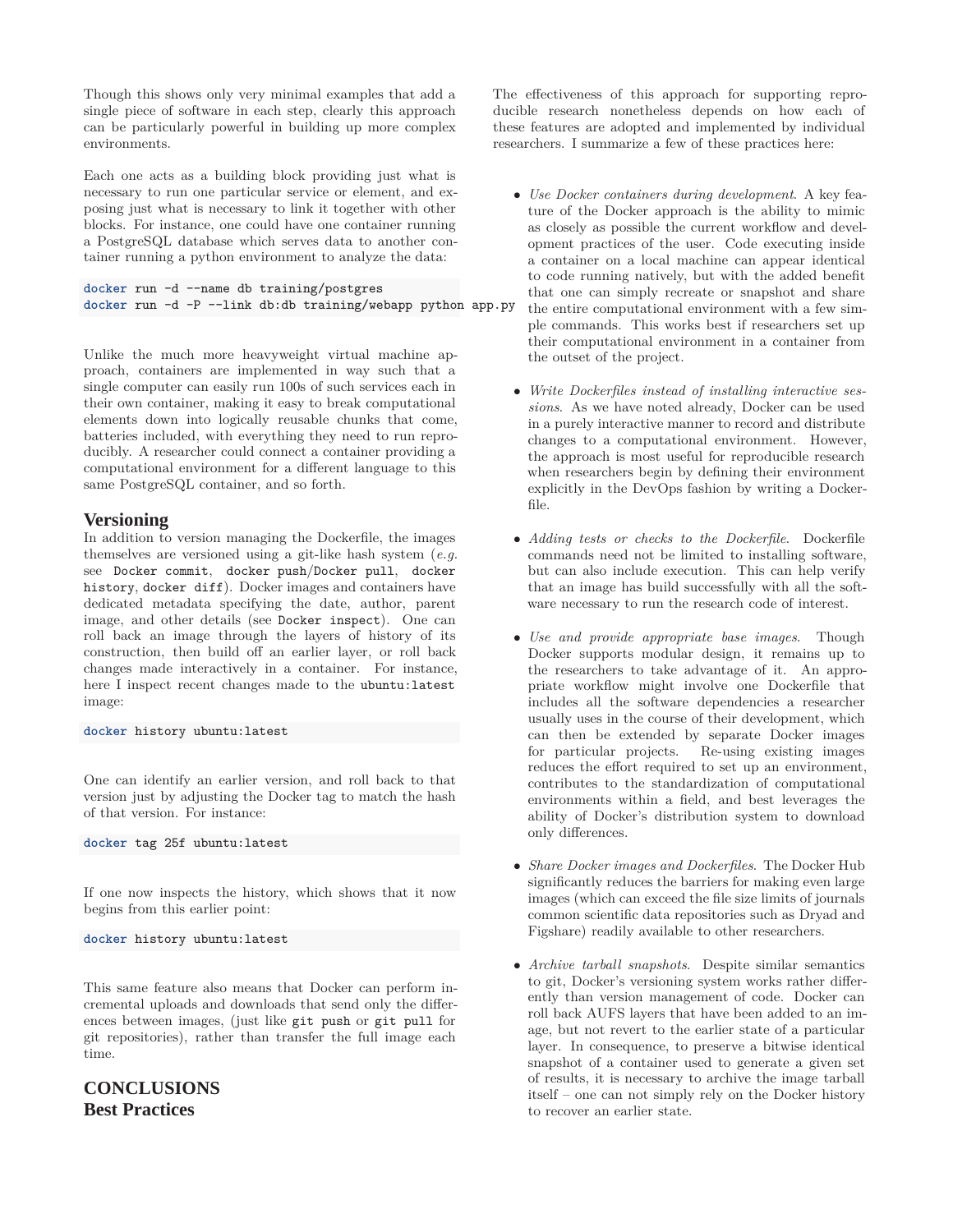# **Limitations and future developments**

Docker has the potential to address shortcomings of certain existing approaches to reproducible research challenges that stem from recreating complex computational environments. Docker also provides a promising case study in other issues. Its versioning, modular design, portable containers, and simple interface have proven successful in industry and could have promising implications for reproducible research in scientific communities. Nonetheless, these advances raise questions and challenges of their own.

- Docker does not provide complete virtualization but relies on the Linux kernel provided by the host. Systems research can provide insight on what limitations to reproducibility this introduces [11].
- Docker is limited to 64 bit host machines, making it impossible to run on older hardware (at this time).
- On Mac and Windows machines Docker must still be run in a fully virtualized environment. Though the boot2docker tool streamlines this process, it remains to be seen if the performance and integration with the host machine's OS is sufficiently seamless or creates a barrier to adoption by users on of these systems.
- Potential computer security issues may still need to be evaluated. Among other changes, future support for digitally signing Docker images may make it easier to build off of only trusted binaries.
- Most importantly, it remains to be seen if Docker will be significantly adopted by any scientific research or teaching community.

# **Further considerations**

# *Combining virtualization with other reproducibleresearch tools*

Using Docker containers to distribute reproducible research should be seen as an approach that is synergistic with, rather than an alternative to, other technical tools for ensuring computational reproducibility. Existing tools for managing dependencies for a particular language [21] can easily be employed within a Docker-based approach, allowing the operating-systems level virtualization to sidestep potential issues such as external library dependencies or conflicts with existing user libraries. Other approaches that facilitate reproducible research also introduce additional software dependencies and possible points of failure [7]. One example includes dynamic documents [17, 22, 26] which embed the code required to re-generate the results within the manuscript. As a result, it is necessary to package the appropriate typesetting libaries  $(e,q, \text{ETrX})$  along with the code libaries such that the document executes successfully for different researchers and platforms.

#### *Impacting cultural norms?*

I noted at the outset that cultural expectations responsible for a lack of code sharing practices in many fields are a far more extensive primary barrier to reproducibility than the technical barriers discussed here. Nevertheless, it may be worth considering how solutions to these technical barriers can influence the cultural landscape as well. Many researchers may be reluctant to publish code today because they fear a it will be primarily a one-way street: more technical savvy researchers then themselves can benefit from their hard work, while they may not benefit from the work produced by others. Lowering the technical barriers to reuse provides immediate practical benefits that make this exchange into a more balanced, two-way street. Another concern is that the difficulty imposed in preparing code to be shared, such as providing even semi-adequate documentation or support for other users to be able to install and run it in the first place is too high [23]. Thus, lowering these barriers to re-use through the appropriate infrastructure may also reduce certain cultural barriers to sharing.

# **ACKNOWLEDGEMENTS**

CB acknowledges support from NSF grant DBI-1306697, and also from the Sloan Foundation support through the rOpenSci project. CB also wishes to thank Scott Chamberlain, Dirk Eddelbuettel, Rich FitzJohn, Yihui Xie, Titus Brown, John Stanton-Geddes and many others for helpful discussions about reproducibility, virtualization, and Docker that have helped shape this manuscript.

#### **REFERENCES**

[1]Altintas, I. et al. 2004. Kepler: an extensible system for design and execution of scientific workflows. *Proceedings. 16th international conference on scientific and statistical database management, 2004.* (2004).

[2]Barnes, N. 2010. Publish your computer code: it is good enough. *Nature*. 467, 7317 (Oct. 2010), 753–753.

[3]Clark, D. et al. 2014. BCE: Berkeley's Common Scientific Compute Environment for Research and Education. *Proceedings of the 13th Python in Science Conference (SciPy 2014)*. (2014).

[4]Collberg, C. et al. 2014. *Measuring Reproducibility in Computer Systems Research*.

[5]Dudley, J.T. and Butte, A.J. 2010. In silico research in the era of cloud computing. *Nat Biotechnol*. 28, 11 (Nov. 2010), 1181–1185.

[6]Eide, E. 2010. Toward Replayable Research in Networking and Systems. *Archive '10, the nSF workshop on archiving experiments to raise scientific standards* (2010).

[7]FitzJohn, R. et al. 2014. Reproducible research is still a challenge. [http://ropensci.org/blog/2014/06/09/reproducibility/.](http://ropensci.org/blog/2014/06/09/reproducibility/)

[8]Garijo, D. et al. 2013. Quantifying reproducibility in computational biology: The case of the tuberculosis drugome. {*PLoS*} {*ONE*}. 8, 11 (Nov. 2013), e80278.

[9]Gil, Y. et al. 2007. Examining the challenges of scientific workflows. *Computer*. 40, 12 (2007), 24–32.

[10]Gilbert, K.J. et al. 2012. Recommendations for utilizing and reporting population genetic analyses: the reproducibility of genetic clustering using the program structure. *Mol Ecol*. 21, 20 (Sep. 2012), 4925–4930.